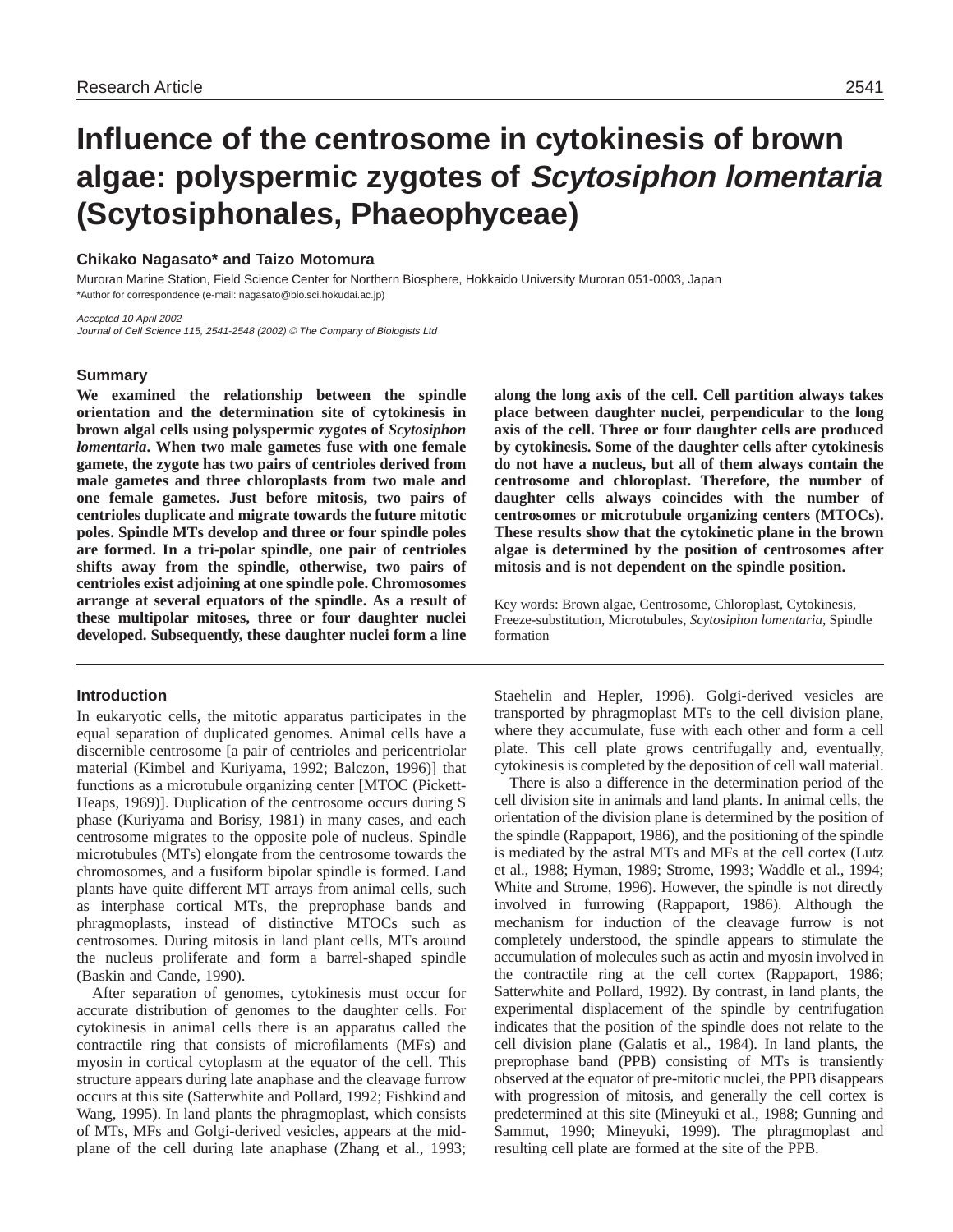# 2542 Journal of Cell Science 115 (12)

Brown algal cells have a centrosome that always functions as the MTOC (Katsaros and Galatis, 1992; Bisgrove et al., 1997; Motomura, 1991; Nagasato et al., 1999a). Similar to animal cells, the centrosome plays a crucial role in spindle pole formation. Also, fluorescence-labeled phalloidin showing MFs (Brawley and Robinson, 1985; Karyophyllis et al., 2000) revealed that the future cell division plane occurs after mitosis. Treatment with cytochalasin B and D indicates that MFs act during cytokinesis (Brawley and Robinson, 1985; Kropf et al., 1990; Karyophyllis et al., 2000). However, this actin-based structure in brown algal cytokinesis is quite different from the actin contractile ring of animal cells, because it is observed as a disk-like structure over the future cell division plane, and remains there during and soon after cytokinesis (Karyophyllis et al., 2000).

Recently, we described cytokinesis in the brown alga, *Scytosiphon lomentaria*, using freeze substitution techniques, and clarified that cytokinesis is never accomplished by the cleavage furrow of the plasma membrane (Nagasato and Motomura, 2002). After completion of mitosis, MTs from centrosomes elongate to the mid-point between two daughter nuclei and apparently transport Golgi-derived vesicles to the future division plane (Nagasato and Motomura, 2002). The vesicles fuse with tubular cisternae that simultaneously appear there, and membranous flat sacs grow towards the plasma membrane. After the new cell partition reaches the plasma membrane, cell wall material is deposited between the plasma membranes. Therefore, the formation of a new cell partition in brown algae partially resembles cell plate formation in land plants (Samuels et al., 1995; Verma and Gu, 1996), although there is no specialized structure such as the phragmoplast.

Brown algal cells have a combination of features similar to centrosomal spindle formation in animal cells and cell plate formation in mitosis and cytokinesis in land plants. In brown algae, the conclusive factor that determines the cytokinetic plane is still unclear because there is no prominent structure, such as the contractile ring in animals and the preprophase band in land plants, associated with it. In *Scytosiphon* zygotes, cytokinesis always takes place perpendicular to the growth axis of the cell (Nagasato et al., 2000; Nagasato and Motomura, 2002). *Scytosiphon* is a very simple type of brown algae; for example, each cell contains only one chloroplast and one or two Golgi bodies that are always close to the centrosome (Clayton and Beakes, 1983). In this study, using polyspermic zygotes of *S. lomentaria*, we tried to clarify when and how the cytokinetic plane is established, emphasizing the orientation of the spindle and the affect of the centrosomes on the cell division sites.

## **Materials and Methods**

### **Culture**

Mature male and female gametophytes of *S. lomentaria* (Lyngbye) Link were collected from March to May 1999-2001, at Charatsunai, Muroran, Hokkaido (42° 19′ N, 140° 59′ E). Liberation of the male and female gametes and induction of plasmogamy have been described previously (Nagasato et al., 1999b; Nagasato et al., 2000). Female gametes were first inoculated into a drop of PESI medium (Tatewaki, 1966) on coverslips, or gel support films (ATTO, Japan) that were previously washed with distilled water, cut into a less than 1 cm side-length triangle, and attached to the petri dishes by adhesive tape. After female gametes had settled, the male gametes were added.

When excess male gametes were added to the settled female gametes, polyspermy took place frequently. After 10 minutes, motile male gametes were washed out with sterilized seawater and zygotes were cultured in PESI medium under fluorescent lamps  $(30-40 \mu m o/m^2/s)$ photon flux density) at 14°C long-day condition (14 hours light: 10 hours dark).

### Fluorescence microscopy

Polyspermic zygotes on coverslips, 32-34 hours after fertilization, were fixed and stained with sea water containing 1% glutaraldehyde and 1 µg/ml DAPI (4'-6-diamidino-2-phenylindole) for 10 minutes. Chloroplasts could be simultaneously observed as red by their autofluorescence of chlorophylls.

In preparation for immunofluorescence microscopy, zygotes on coverslips were fixed for 1 hour at room temperature in 3% paraformaldehyde and 0.5% glutaraldehyde in PHEM buffer (60 mM Pipes, 25 mM Hepes, 10 mM EGTA, 2 mM MgCl<sub>2</sub>, pH 7.4) with 3% NaCl. After fixing, they were washed several times with modified PBS (513 mM NaCl, 2.7 mM KCl, 4.9 mM Na2HPO4, 1.5 mM KH2PO4, pH 7.4) and gradually changed into PBS (137 mM NaCl, 2.7 mM KCl, 4.9 mM Na<sub>2</sub>HPO<sub>4</sub>, 1.5 mM KH<sub>2</sub>PO<sub>4</sub>, pH 7.4). The zygotes were slightly squashed between slide and coverslip to facilitate penetration of antibodies. Samples were treated with PBS containing 5% Triton X-100 for 60 minutes at room temperature and washed with PBS several times. Then they were incubated for 30 minutes in PBS containing 1 mg/ml NaBH4, followed by several rinses in PBS. Samples were incubated for 30 minutes at 30°C in blocking solution (2.5% nonfat milk, 5% normal goat serum and 0.05% NaN3 in PBS). Afterwards they were incubated overnight at 22°C with a polyclonal anti-centrin antibody (a gift from M. Melkonian, University of Cologne, Germany) diluted 1:250 in PBS. After rinsing in PBS, the samples were incubated for 60 minutes at 30°C with an anti-β-tubulin antibody (Amersham Pharmacia, Uppsala, Sweden; diluted 1:50 in PBS), rinsed again in PBS and incubated for 60 minutes at 30°C with rhodamine-conjugated goat anti-rabbit IgG (Bio Source International, Camarillo, CA; diluted 1:50) and FITC-conjugated goat anti-mouse IgG (Bio Source International; diluted 1:50). They were washed with PBS several times, stained for 10 minutes at room temperature with DAPI (4'-6-diamido-2-phenylindole; 0.5 µg/ml in PBS), and rinsed with PBS. Finally, the samples were mounted in Mowiol 4-88 mounting medium containing 0.2% *p*-phenylendiamine (Osborn and Weber, 1982).

Samples were observed on an Olympus epifluorescence microscope (BX50WI-FLA) equipped with differential interference contrast (DIC). Photographs were taken on Tri-X film (Kodak) at ISO 1600 and developed with Super Prodole (Fuji Photo Film). They were then converted to PhotoShop 6.0 format (Adobe Systems) for the final image presentation.

#### Electron microscopy

Zygotes on the gel support films were rapidly frozen by putting the films with samples into liquid propane previously cooled to  $-180^{\circ}$ C by liquid nitrogen; they were immediately transferred into liquid nitrogen. They were then transferred into cooled acetone (–85°C) containing 2% osmium tetroxide, and were stored at –85°C for about 2 days. After that, samples were kept at –20°C for 2 hours and 4°C for 2 hours. Finally the temperature of the fixative was gradually allowed to rise to room temperature. The samples were then washed with acetone at room temperature several times and embedded in Spurr's epoxy resin on dishes of aluminium foil. When samples were embedded in the resin, the surface of the gel support films with the samples was placed upside-down on the upper surface of the resin. Serial sections were cut using a diamond knife on a Porter-Blum MT-1 ultramicrotome and mounted on formvar-coated slot grids. Sections were stained with uranyl acetate and lead citrate, and observed with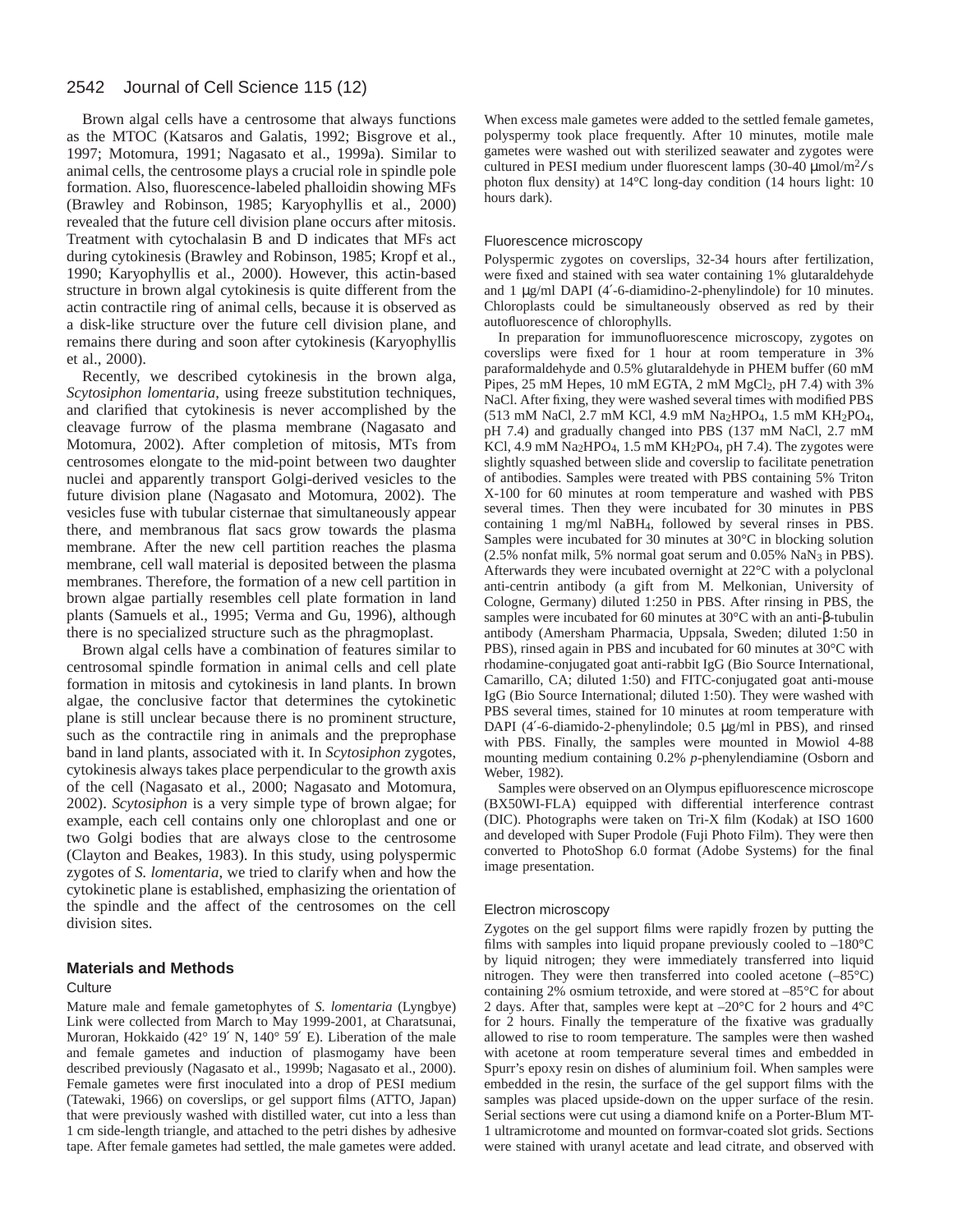a Hitachi H-300 electron microscope. In this experiment we examined almost all serial sections of each zygote.

# **Results**

Sexual reproduction in *S. lomentaria* is nearly isogamous; the male gametes are slightly smaller than the female gametes, and each of the gametes has only one chloroplast (Nakamura and Tatewaki, 1975; Nagasato et al., 1999b). First, female gametes settle on the substratum; male gametes are attracted by the sexual pheromone and fuse to the female gametes. However, there are no differences in the size and morphology of nuclei and chloroplasts in male and female gametes. When two male gametes fertilize one female gamete (polyspermy), two male nuclei fuse with one female nucleus. Just after fertilization, three chloroplasts and three pairs of centrioles, from two male gametes and one female gamete, can be seen in the zygote. After 6 hours, the zygote starts to germinate and the pair of centrioles derived from the female gamete disappears (Nagasato et al., 1998; Nagasato et al., 2000). As a result, only two pairs of centrioles derived from the two male gametes remain in the polyspermic zygote.

In normal zygotes, in which a single male gamete fertilizes a female gamete, mitosis and cytokinesis could be observed 32-34 hours after fertilization in polyspermic zygotes. Just before mitosis, the two centrosomes (namely, two pairs of centrioles) derived from the male gametes were located at the same side on the long axis of the oblong nucleus, as in normal fertilization (Nagasato et al., 2000), and each of these two centrosomes (Fig. 1A,B, marked by anti-centrin antibody as red dots) duplicated at this site. Each of the four centrosomes migrated to the future mitotic poles (Fig. 1C,D) and spindle MTs developed from them. In polyspermic zygotes, more than two mitotic spindle poles were formed, either four (not shown) or three (Fig. 1E-H). When the tripolar spindle was formed, one of the four centrosomes did not create a discrete spindle pole. Rather, two of the four centrosomes joined as one mitotic pole (Fig. 1E,F), or one centrosome was located away from the spindle (Fig. 1G,H). In the latter case, the isolated centrosome was connected to the spindle by MTs. Chromosomes were

arranged at the equators of the spindle, which formed between the centrosomes.

Fig. 2A-C shows ultrastructural images coinciding with the immunofluorescence of Fig. 1H. One of the four centriole pairs was located away from the spindle (Fig. 2C) and chromosomes were arranged at the equators between the other three spindle poles (Fig. 2A-C). MTs from centrosomes elongated towards the chromosomes, and the nuclear envelope remained intact, except at the poles. A Golgi body was always observed in the vicinity of the centrioles in *Scytosiphon* cells.

At anaphase, masses of daughter chromosomes separated towards the centrosomes. As a result of having multipolar spindles, three or four daughter nuclei were formed (Fig. 3A,B). Daughter nuclei were lined up along the growth axis and cytokinesis followed. Cell division planes are perpendicular to the growth axis. The following three patterns of cytokinesis in the polyspermic zygotes of *S. lomentaria* were discernible. First, three cell division planes were formed and four daughter cells were produced. Each cell contained a nucleus and a centrosome (Fig. 3C,D). Second, two cell division planes were formed and three daughter cells were produced. Each cell contained a nucleus and a MT focus, but one of the three cells contained two centrosomes, which were marked by the anti-centrin antibody as two spots (Fig. 3E,F). However, the centrosomes were close to each other and functioned as one MTOC. Third, three cell division planes were formed and four cells were produced. Although, one of the four cells did not have a nucleus, a centrosome was present in all four daughter cells (Fig. 3G,H). Therefore, in all patterns of cytokinesis in polyspermic zygote, each daughter cell always contained a centrosome.

In normal fertilization of *Scytosiphon*, two chloroplasts, one from the male and one from the female gamete, are donated to the zygote. In the first cell cycle, chloroplast division did not occur in the zygote, and each chloroplast is distributed into daughter cells by cytokinesis (Nagasato et al., 1999b; Nagasato et al., 2000). In polyspermic zygotes, when two male gametes fuse with one female gamete, three chloroplasts are found in the zygote. We examined the distribution of three chloroplasts into four daughter cells after the first mitosis of a polyspermic



**Fig. 1.** Immunofluorescence images of spindle formation in polyspermic zygotes of *S. lomentaria*. (A,C,E,G) DIC images; (B,D,F,H) merged images of immunolocalization of β-tubulin (green), centrin (red) and DAPI staining (blue). (A,B) Just before mitosis. Two pairs of centrioles derived from male gametes locate at one side of the nucleus and duplicate there. Therefore, four anti-centrin-positive spots can be observed (arrow in B). (C,D) Migration of four centrosomes to the future mitotic poles. Arrowheads in D show anti-centrin-positive spots. (E,F) Tri-polar spindle is formed and one of the three poles has two centrosomes. Arrowheads in F show four anti-centrin positive spots. (G,H) Tri-polar spindle is formed. One of the four centrosomes is positioned away from the spindle. Arrowheads in H show four anti-centrin-positive spots.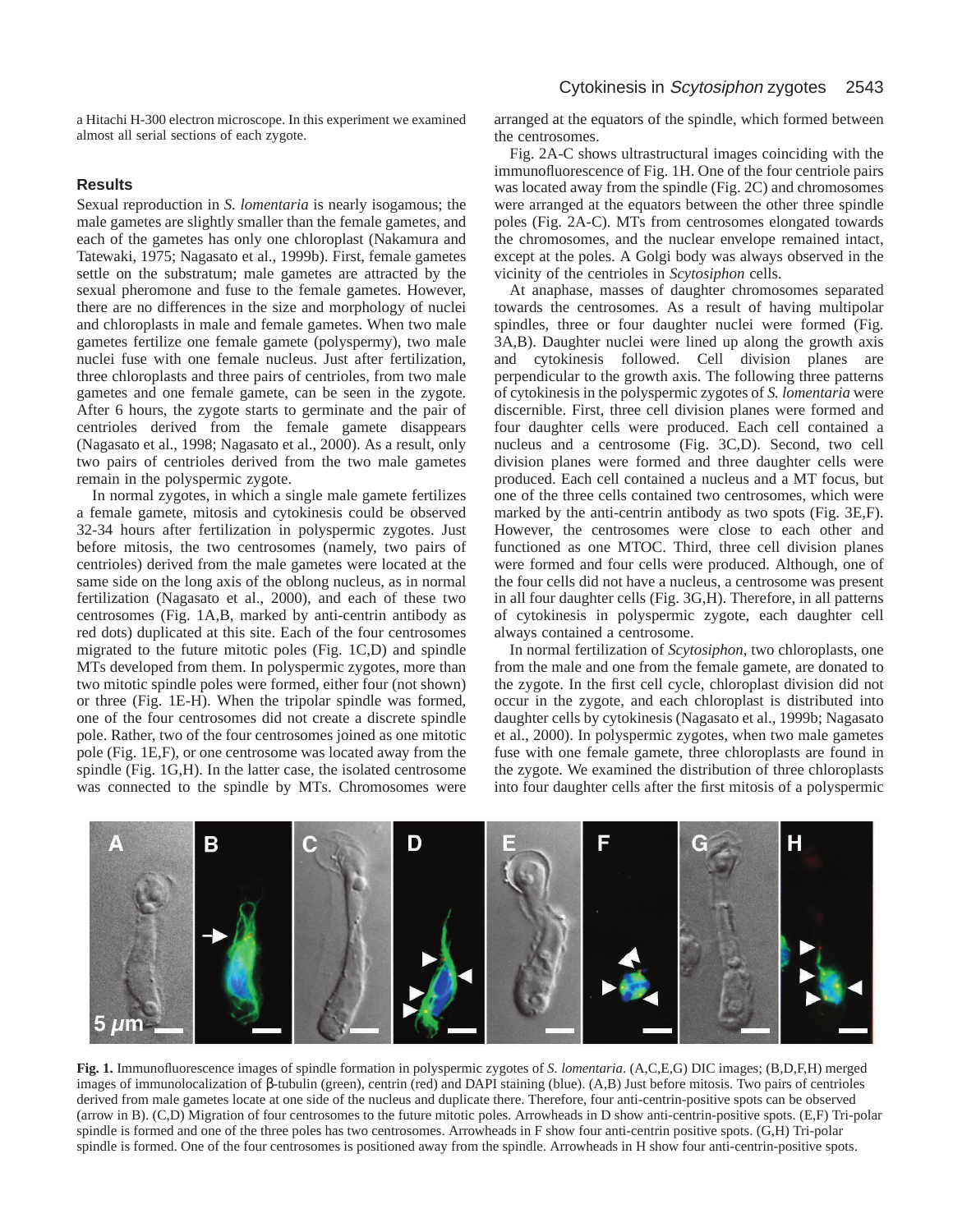#### 2544 Journal of Cell Science 115 (12)

zygote. The three chloroplasts did not show any change during mitosis (Fig. 4A-C). All four daughter cells contained a chloroplast even though one cell is produced without a nucleus

(Fig. 4D,E). This shows that one of the three chloroplasts must be irregularly divided into two and distributed to the daughter cells.



**Fig. 2.** Ultrastructural images of a multipolar spindle in a polyspermic zygote of *S. lomentaria*. Three sections are shown from the consecutive serial sections of the same cell. The cell is at the same point in mitosis as shown in Fig. 1H. Arrows show centrioles. (A) One pole of the tripolar spindle. Spindle MTs from around the centriole (arrow), elongate towards the chromosomes and become arranged at equators of the multipolar spindle. The nuclear envelope is almost intact, except at the spindle poles. (B) Another spindle pole (arrow). Golgi bodies (G) exit at nearby centrioles. (C) One centrosome is located away from the spindle. The Golgi body is close to the centrosome. The bottom arrow shows the same mitotic pole as in B.



**Fig. 3.** Immunofluorescence images of cytokinesis in polyspermic zygotes of *S. lomentaria*. (A,C,E,G) DIC images; (B,D,F,H) merged images of immunolocalization of β-tubulin (green), centrin (red) and DAPI staining (blue). (A,B) Anaphase of a multipolar spindle. Four daughter nuclei are formed. Arrowheads in B show four anti-centrin-positive spots. (C,D) Four daughter cells are produced. Each of the four daughter cells contains one nucleus and one centrosome. Arrows in C show cytokinetic planes and arrowheads in D show anti-centrin-positive spots. (E,F) Three daughter cells are produced. Each of the three daughter cells contains one nucleus. One of the three cells contains two centrosomes. These centrosomes are close to each other and function as one MTOC. Arrows in E show cytokinetic planes and arrowheads in F show anticentrin-positive spots. (G,H) Four daughter cells are produced. Each of the four daughter cells contains one centrosome. The top cell has no nucleus. Arrows in G show cytokinetic planes and arrowheads in H show anti-centrin-positive spots.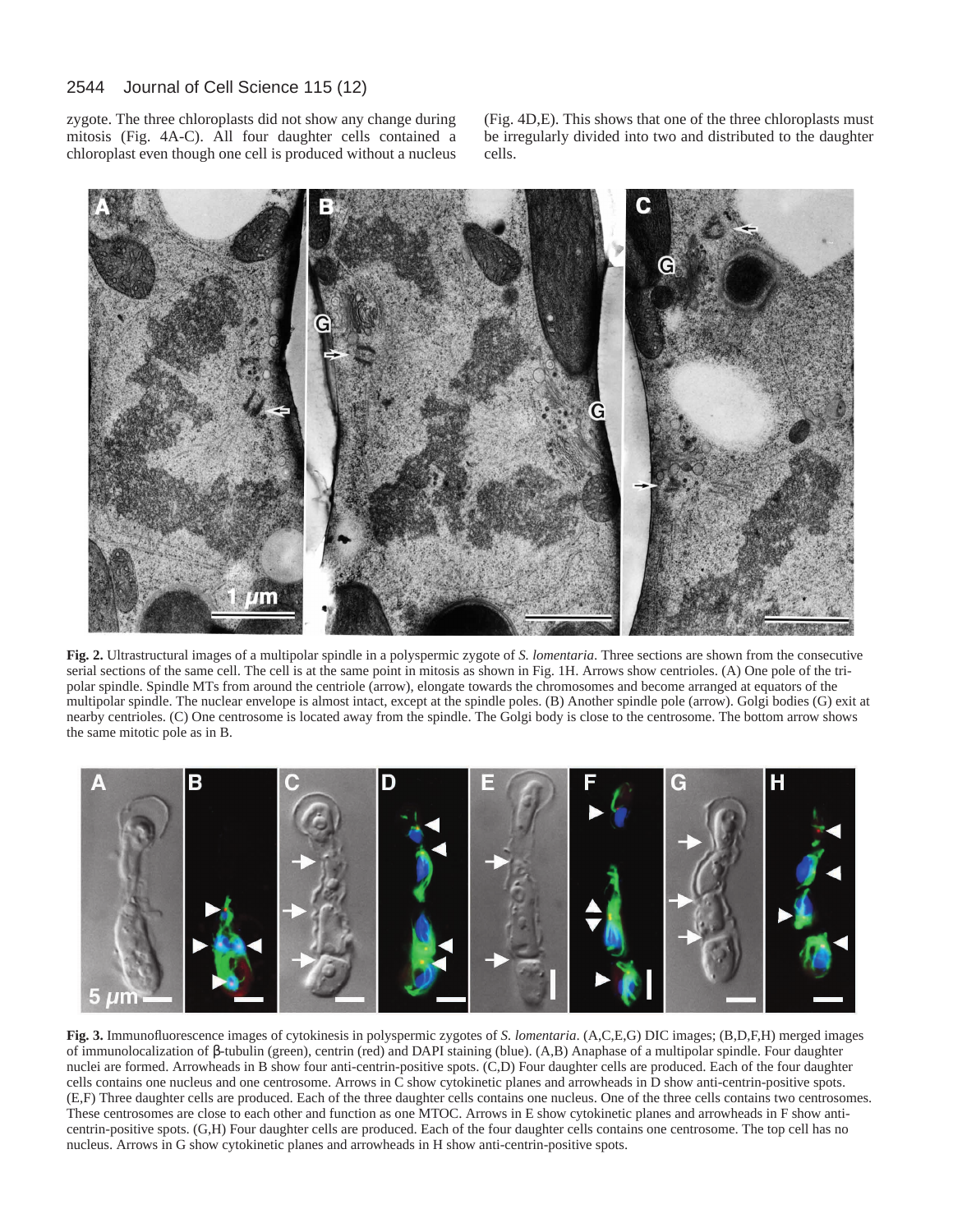Cytokinesis of polyspermic zygotes was observed by TEM. Three or four daughter cells were produced in polyspermic zygotes. Therefore, cytokinesis occurred at two or three cell division planes, but cytokinesis did not initiate and proceed simultaneously in each division plane (Fig. 5A). In one division plane, new cell partition by fusion of vesicles extended to the plasma membrane, while in another plane, there was no fusion of vesicles (Fig. 5A-C). As in the previous study (Nagasato and Motomura, 2002), cytokinesis of *S. lomentaria* proceeded by centrifugal growth of a membranous cell partition combined with fusion of Golgi-derived globular vesicles and tubular cisternae (Fig. 5B). As mentioned above, each of four daughter cells in polyspermy had a chloroplast; therefore, one of three chloroplasts must have been bisected. Fig. 5C,D shows a bisecting chloroplast accompanied by cell plate formation. In these figures there is a pair of centrioles near the pyrenoid at the edge of the chloroplast, Golgi-derived globular vesicles and tubular cisternae are gathered at the future cytokinetic plane, and the chloroplasts are positioned across this cytokinetic plane. Finally, the chloroplast was bisected by cytokinesis. Therefore, in polyspermic zygotes that divide into four daughter cells, one of the three chloroplasts is bisected during progression of cytokinesis and is distributed into the daughter cells.

Fig. 6 shows the mitosis and cytokinesis patterns of polyspermic zygotes of *S. lomentaria* and the behavior of the nucleus, the chloroplast and the centrosome after fertilization.

# **Discussion**

The mechanism of cytokinesis in brown algae, especially when and how the cytokinetic plane will be determined, has been unclear. Brown algal cells have no characteristic cytoplasmic structures participating in cytokinesis, such as the PPB and phragmoplast in land plants or the contractile actin ring in animal cells. There have been several reports that the final position of the mitotic spindle may define the plane of cell division in brown algae, using the fucoid algae *Fucus* and *Pelvetia* (Kropf et al., 1990; Allen and Kropf, 1992; Shaw and

Quatrano, 1996; Bisgrove and Kropf, 1998; Bisgrove and Kropf, 2001). In these brown algae, early zygotes are spherical; afterwards, a rhizoid emerges during gemination, and the cell division plane always forms perpendicular to the cell growth axis. Bisgrove and Kropf examined the orientation of the centrosomes before and during mitosis in relation to the cell growth axis in *Pelvetia* (Bisgrove and Kropf, 1998). Duplicated centrosomes migrate to the opposite sides of the nucleus before mitosis. At this time, the centrosomal axis is randomly aligned perpendicular to the growth axis; however, the spindle finally becomes aligned with the growth axis during mitosis. If misorientation of the spindle position occurs, the cytokinetic plane is never perpendicular to the cell growth axis (Shaw and Quatrano, 1996; Bisgrove and Kropf, 1998). Bisgrove and Kropf suggested that centrosomal rotation is necessary to move the mitotic spindle position to ensure the correct cytokinetic plane, because cytokinesis takes place through the middle plane of the spindle, as in animal cells (Bisgrove and Kropf, 1998; Rappaport, 1986; Satterwhite and Pollard, 1992).

Cytokinesis in brown algae starts after completion of mitosis, as shown by ultrastructural studies (Rawlence, 1973; Markey and Wilce, 1975; Brawley et al., 1977; La Claire, 1982; Katsaros et al., 1983; Katsaros and Galatis, 1988; Katsaros and Galatis, 1992; Nagasato and Motomura, 2002). Therefore there is no spatial and temporal relationship between the mitotic spindle and cytokinesis in brown algae. In this study, we examined the spindle formation and cytokinesis using polyspermic zygotes of *S. lomentaria*. As a result, we have evidence that the spindle orientation does not participate in the determination of the future cytokinetic planes. First, the cytokinetic plane is always perpendicular to the cell growth axis, irrespective of the spindle orientation. Even when a multipolar spindle was formed, two or three cytokinetic planes were produced after the daughter nuclei were rearranged along the long axis of polyspermic zygotes. Second, the cytokinetic planes were always positioned between each centrosome even when one centrosome was located away from the spindle. Therefore, the determination of the cytokinetic plane depends



**Fig. 4.** Fluorescence images of chloroplasts and nuclei in polyspermic zygotes. Red shows autofluorescence of chlorophyll in chloroplasts and blue shows DNA staining with DAPI. (A) Before mitosis; there are three chloroplasts (C1-C3) and a pre-mitotic nucleus (N). (B) Metaphase. (C) Anaphase; three daughter chromosome masses are observed. Three chloroplasts do not show any change. (D) Four daughter cells are produced. Each of the cells has a nucleus and a chloroplast. (E) Three daughter nuclei are produced. One of the three chloroplasts (arrow) is constricted and there are two nuclei near it. There is no nucleus next to the top chloroplast (C1).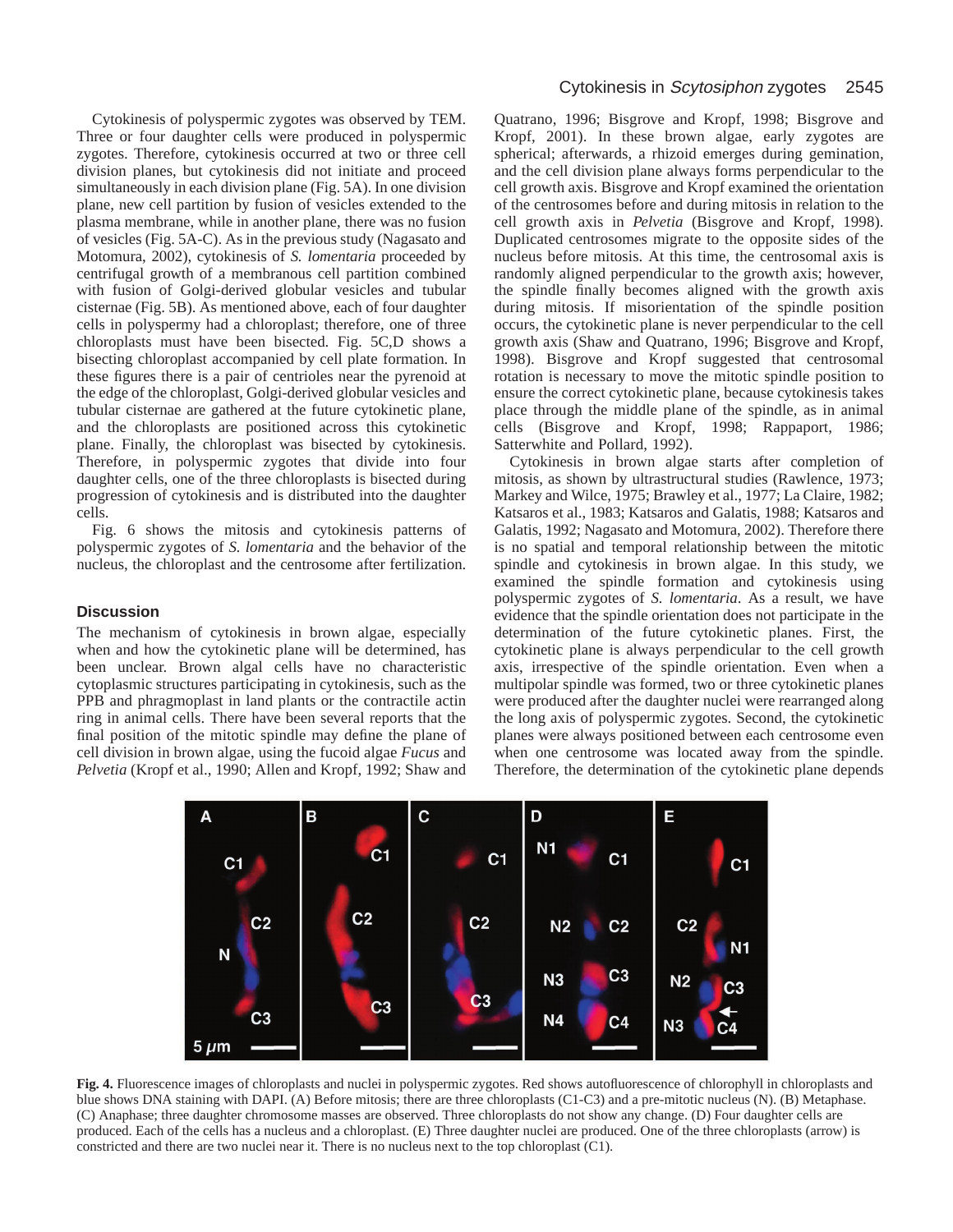

**Fig. 5.** Ultrastuctural images of cytokinesis in a polyspermic zygote of *S. lomentaria.* These sections are shown from the consecutive serial sections of the same cell. (A) This polyspermic germinate has four nuclei after mitosis, and three nuclei (N) are observed in this section. Cell divisions (arrows) do not proceed simultaneously; cytokinesis proceeds further at the upper position than at the lower one. (B) Magnified image of the nascent membranous cell partition seen at the lower arrow in another section (A). Golgi-derived globular vesicles and flat tubular vesicles can be observed near the membranous cell partition. Note that one edge of the cell partition is connected to the plasma membrane. (C,D) The other cell division plane. Vesicle accumulation and fusion during cytokinesis progress add one chloroplast.

on the centrosomal position after mitosis, rather than the mitotic spindle orientation.

We conclude that the cytoplasmic plane is not determined during mitosis in brown algae. The spindle orientation does not affect the subsequent cytokinetic plane, as in zygotes of *Sargassum confusum* (Tahara and Shimotomai, 1926; Nagasato et al., 2001). *Sargassum confusum* is a member of the Fucales, and the mature egg characteristically contains eight nuclei located around its periphery. After plasmogamy, the sperm nucleus fuses with one of the eight nuclei, and the first spindle of metaphase is formed there. Afterwards, each daughter nucleus migrates longitudinally to the opposite sides of the zygote during anaphase and telophase, and cytokinesis occurs at the middle plane of both daughter nuclei.

It is well known that cytokinesis in the brown algae is completely inhibited by cytochalasin B and D (Brawley and Robinson, 1985; Kropf et al., 1990; Karyophyllis et al., 2000). Recently, it was confirmed that Golgi-derived vesicles are involved in the progression of cytokinesis of *Fucus* by using brefeldin A, which blocked Golgi-mediated secretion (Shaw and Quatrano, 1996; Belanger and Quatrano, 2000). By electron microscopy using freeze substitution we previously showed that cytokinesis of *Scytosiphon* is initiated between

daughter nuclei and expands by fusion of Golgi vesicles transported by MTs from centrosomes and tubular cisternae; there is no furrowing of the plasma membrane (Nagasato and Motomura 2002). Karyophyllis et al. observed the MF array during cytokinesis of *Sphacelaria* using rhodamine-phalloidin staining (Karyophyllis et al., 2000). They reported that the actin filaments were organized into the disk structure, where the new cell partition will be formed. They also observed that, in cells that were treated by cytochalasin, cytokinesis was inhibited and the calcofluor-stained wall was accumulated as a ring at the periphery of the possible cytokinetic plane. Based on these observations, we argue that the cytokinetic plane of brown algae is primarily determined by MTs from both centrosomes after mitosis, where MTs from the centrosomes interact (Karyophyllis et al., 2000; Nagasato and Motomura, 2002). Golgi vesicles and tubular cisternae accumulate at the cytokinetic plane by these MTs. Further, MF as a disk structure will be necessary to transport these vesicles and cisternae to the central part of the cytoplasm between daughter nuclei, where the vesicles and cisternae fuse together. In addition, the MF would have a role in the expansion of the new cell partition.

Lastly, we must mention the distribution of chloroplasts in the polyspermic zygotes of *Scytosiphon*. Motomura et al.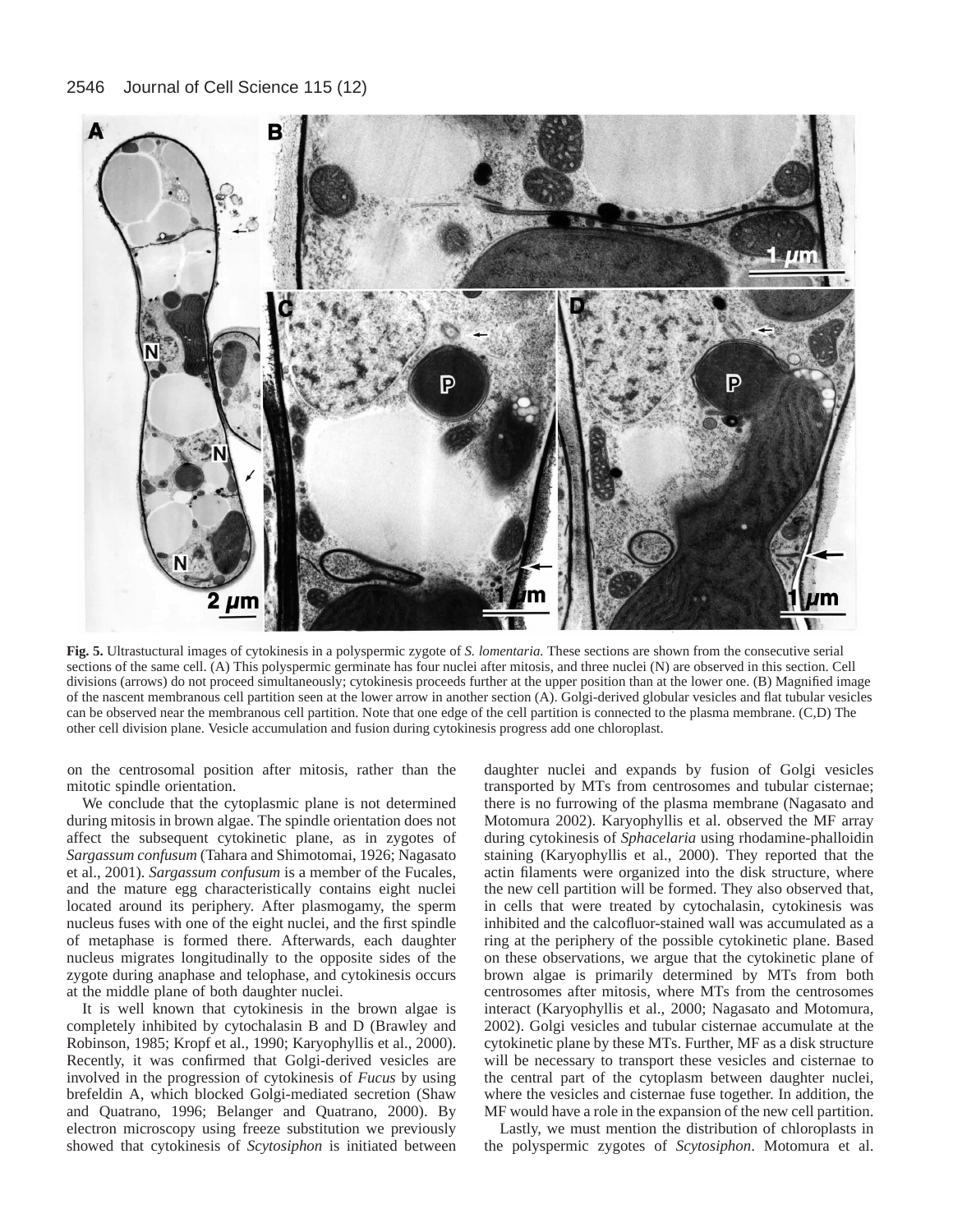

**Fig. 6.** The patterns of spindle formation and subsequent cytokinesis in polyspermic zygotes of *S. lomentaria* after fertilization. (A-D) Fertilization and germination. (A) Two male gametes fuse to one female. (B) Just after fertilization, there are three chloroplasts and three pairs of centrioles. (C) Female centrioles disappear and two pairs of centrioles from male gametes remain. (D) Before mitosis, the two pairs of centrioles duplicate into four. (E-G) Spindle formation in polyspermic zygotes. (E) Tetra-polar spindle. (F) Tri-polar spindle. One of the three poles contains two pairs of centrioles. (G) Tri-polar spindle. One of the four pairs of centrioles locates away from spindle. (H-I) Cytokinesis in polyspermic zygotes. (H) Four daughter cells are produced. Each cell contains a nucleus, a centrosome and a chloroplast. (I) Three daughter cells are produced. Each cell contains a nucleus and a chloroplast. All cells have a centrosome, and one cell contains two centrosomes. At that time, two centrosomes adjoin and function as one MTOC. (J) Four daughter cells are produced. Each cell contains a centrosome and a chloroplast. Sometimes, a cell is produced without a nucleus. FC, centrioles derived from female gamete; FCh, chloroplast from female gamete; MC, centrioles derived from male gamete; MCh, chloroplast from male gamete.

reported that each chloroplast becomes adjacent to each nucleus with mediation of a centrosome, after meiosis in zoosporogenesis of *Laminaria angustata* (Motomura et al., 1997). Subsequently, the ratio between chloroplasts and nuclei is maintained at 1: 1, and chloroplast division invariably occurs before mitosis. Each centrosome is always located adjacent to a chloroplast and, before mitosis, it duplicates and migrates to either side of the chloroplast. *Toxoplasma gondii*, an Apiconplexan parasite, has a single non-photosynthetic plastid (apicoplast). Striepen et al. confirmed that the centrosome is always close to the apicoplast throughout the cell cycle (Striepen et al., 2000). Moreover, it is well known that, during mitosis and meiosis of monoplastidic cells in lower land plants that do not have the centrosomes, the mitotic spindle directly develops from both tips of the plastid (Brown and Lemmon, 1984; Brown and Lemmon, 1990; Brown and Lemmon, 1997). In these cases, the mitotic poles associate with plastids directly or by mediation of centrosomes, and ensure the precise

# Cytokinesis in Scytosiphon zygotes 2547

distribution of plastids into daughter cells during nuclear division. In this study, we observed that one of the three chloroplasts was bisected when four daughter cells were produced by polyspermy. In contrast to the above three cases, the chloroplast appeared to be bisected during cytokinesis in polyspermic zygotes of *S. lomentaria*, not by autonomous division of the chloroplast. Cells of the Scytosiphonaceae have only one chloroplast with a pyrenoid, which is a taxonomic character of this family (Clayton and Beakes, 1983). We believe that a physical relationship between centrosome and chloroplasts occurs after mitosis in *S. lomentaria* and, in some cases, one chloroplast is associated with two centrosomes in polyspermic zygotes. As a result, bisection of chloroplasts would be caused by cytokinesis.

In conclusion, this study shows that the cytokinetic plane in brown algal cells is determined by MTs from centrosomes after mitosis, and not by the orientation of the mitotic spindle. These MTs could transport Golgi vesicles to the future cytokinetic plane. Therefore, the position of centrosomes after mitosis will influence the position of the cytokinetic plane, without specialized structures such as the PPB band in land plant cells and contractile ring in animal cells.

We thank M. Melkonian, University of Cologne, Germany, for providing the anti-centrin antibody and J. A. West, School of Botany, University of Melbourne, for his critical reading of the manuscript and helpful suggestions. This study was supported by Grant-in-Aid for Scientific Research from the Ministry of Education, Science and Culture of Japan (12440232). C.N. was supported by the Research Fellowships of the Japan Society for the Promotion of Science for Young Scientists.

# **References**

- **Allen, V. W. and Kropf, D. L.** (1992). Nuclear rotation and lineage specification in *Pelvetia* embryos. *Development* **115**, 873-883.
- **Balczon, R.** (1996). The centrosome in animal cells and its functional homologs in plant and yeast cells. *Int. Rev. Cytol.* **169**, 25-82.
- **Baskin, T. I. and Cande, W. Z.** (1990). The structure and function of the mitotic spindle in flowering plants. *Annu. Rev. Plant Physiol. Plant Mol. Biol.* **41**, 277-315.
- Belanger, K. D. and Quatrano, R. S. (2000). Membrane recycling occurs during asymmetric tip growth and cell plate formation in *Fucus distichus* zygotes. *Protoplasma* **212**, 24-37.
- **Bisgrove, S. R., Nagasato, C., Motomura, T. and Kropf, D. L.** (1997). Immunolocalization of centrin during fertilization and the first cell cycle in *Fucus distichus* and *Pelvetia compressa* (Fucales, Phaeophyceae). *J. Phycol.* **33**, 823-829.
- **Bisgrove, S. R. and Kropf, D. L.** (1998). Alignment of centrosomal and growth axes is a late event during polarization of *Pelvetia compressa* zygotes. *Dev. Biol*. **194**, 246-256.
- **Bisgrove, S. R. and Kropf, D. L.** (2001). Asymmetric cell division in fucoid algae: a role for cortical adhesions in alignment of the mitotic apparatus. *J. Cell Sci.* **114**, 4319-4328.
- Brawley, S. H., Quatrano, R. S. and Wetherbee, R. (1977). Fine-structural studies of the gametes and embryo of *Fucus vesiculosus* L. (Phaeophyta). III. Cytokinesis and the multicellular embryo. *J. Cell Sci*. **24**, 275-294.
- **Brawley, S. H. and Robinson, K. R.** (1985). Cytochalasin treatment disrupts the endogenous currents associated with cell polarization in fucoid zygotes: studies of the role of F-actin in embryogenesis. *J. Cell Biol*. **100**, 1173-1184.
- **Brown, R. C. and Lemmon, B. E.** (1984). Plastids apportionment and preprophase microtubule bands in monoplastidic root meristem cells of *Isoetes* and *Selaginella*. *Protoplasma* **123**, 95-103.
- **Brown, R. C. and Lemmon, B. E.** (1990). Monoplastidic cell division in lower land plants. *Am. J. Bot.* **77**, 559-571.
- **Brown, R. C. and Lemmon, B. E.** (1997). The Quatripolar microtubule system in lower land plants. *J. Plant Res.* **110**, 93-106.
- **Clayton, M. N. and Beakes, G. W.** (1983). Effects of fixatives on the